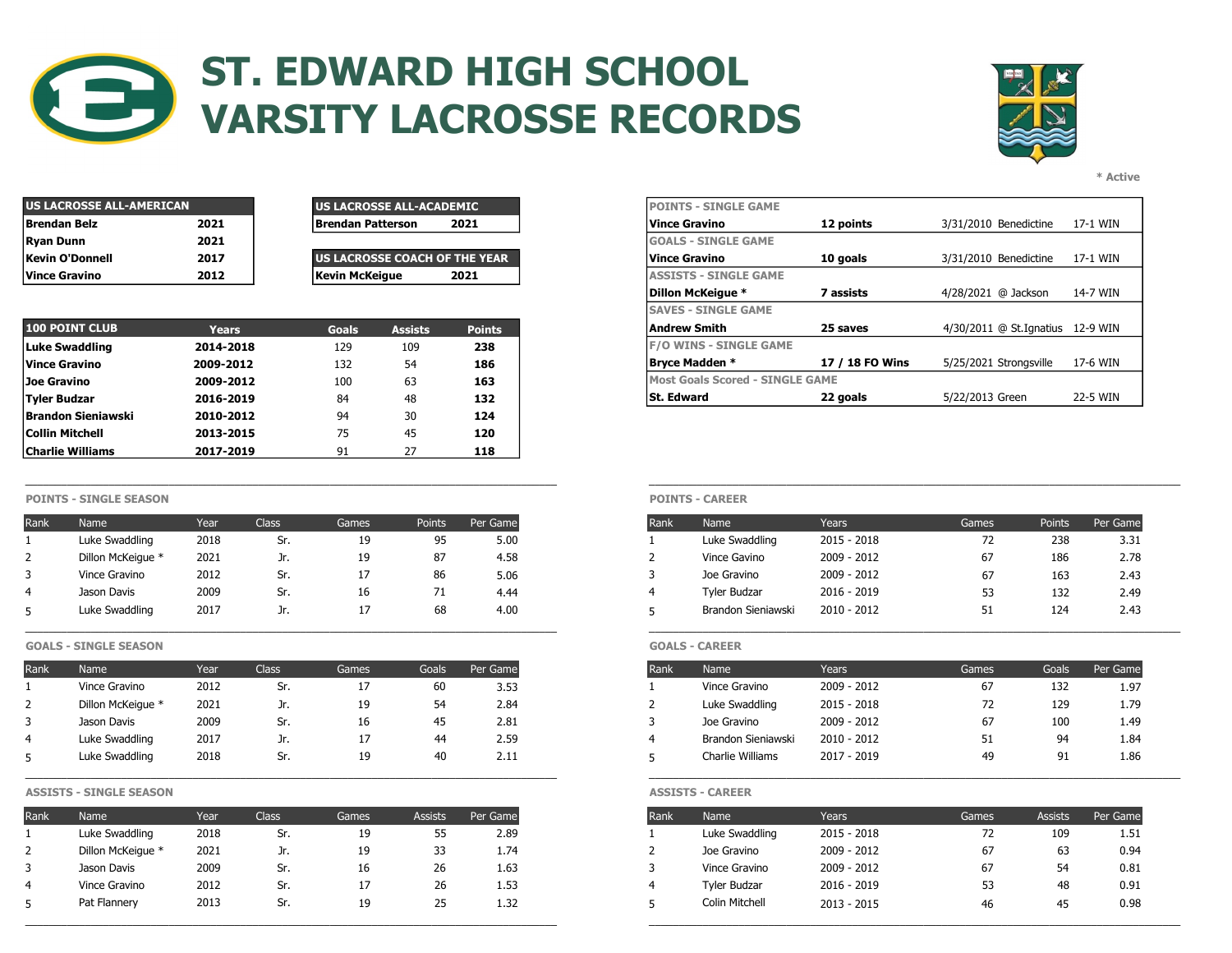### GROUND BALLS - SINGLE SEASON GROUND BALLS - CAREER

| Rank       | <b>Name</b>   | Year | Class      | Games | <b>Ground Balls</b> | Per Game |
|------------|---------------|------|------------|-------|---------------------|----------|
|            | Jack Lenehan  | 2018 | Sr.        | 19    | 106                 | 5.58     |
| $\epsilon$ | Connor Clancy | 2014 | Sr.        | 15    | , 1                 | 4.73     |
|            | Connor Clancy | 2013 | <b>JI.</b> | 19    | 70                  | 3.68     |
| 4          | Pat Dowling   | 2013 | Sr.        | 19    |                     | 3.47     |
|            | Jack Lavelle  | 2017 | Sr.        |       | 65                  | 3.82     |

### TAKEAWAYS - SINGLE SEASON TAKEAWAYS - CAREER

| <b>Takeaways</b> | Per Game |
|------------------|----------|
| 39               | 2.29     |
| 29               | 1.53     |
| 20               | 1.18     |
| 18               | 0.95     |
| 18               | 0.95     |
|                  |          |

### FACEOFFS WIN% - SINGLE SEASON (mininum 30 FOs) SALE TRANSPORT CONTROL TO THE SEASON OF THE SEASON (MININUM 50 FOS)

| Rank           | Name            | Year | <b>Class</b> | Games | <b>FaceOffs</b> | FO Wins | FO%  |
|----------------|-----------------|------|--------------|-------|-----------------|---------|------|
|                | Bryce Madden    | 2021 | Jr.          | 6     | 98              | 76      | 0.78 |
| 2              | Nick Steckle    | 2017 | Jr.          | 17    | 167             | 91      | 0.54 |
| 3              | Jackson Stimple | 2021 | So.          | 16    | 168             | 88      | 0.52 |
| $\overline{4}$ | Jack Lenehan    | 2018 | Sr.          | 20    | 350             | 163     | 0.47 |
| 5              | Matt Sims       | 2016 | Sr.          | 18    | 49              | 22      | 0.45 |

### SAVE PERCENTAGE - SINGLE SEASON (mininum 50 saves) SAVE PERCENTAGE - CAREER (mininum 15 games)

| Rank     | Name            | Year | Class <sup>1</sup> |    | Games Goals Allowed | <b>Saves</b> | PCT. | Rank | Name            | Years         | Games Goals Allowed |     | <b>Saves</b> | PCT. |
|----------|-----------------|------|--------------------|----|---------------------|--------------|------|------|-----------------|---------------|---------------------|-----|--------------|------|
|          | Kevin O'Donnell | 2015 | So.                | ᅩ  | 92                  | 174          | 0.65 |      | Kevin O'Donnell | 2015 - 2017   | 45                  | 294 | 516          | 0.64 |
| <u>.</u> | Kevin O'Donnell | 2017 | C۳.<br>ات          |    | 103                 | 183          | 0.64 |      | Ryan Dunn       | 2018 - 2021   | 37                  | 245 | 382          | 0.61 |
| ┘        | Ryan Dunn       | 2021 | $c_{r}$<br>، اد    | 18 | 136                 | 227          | 0.63 |      | Tino Zana       | $2016 - 2018$ | 30                  | 211 | 291          | 0.58 |
| 4        | Kevin O'Donnell | 2016 |                    | ᅩ  | 99                  | 159          | 0.62 |      | Drew Simpson    | 2012 - 2013   | 28                  | 238 | 306          | 0.56 |
|          | Ryan Dunn       | 2019 | So.                | 14 | 98                  | 137          | 0.58 |      |                 |               |                     |     |              |      |
|          |                 |      |                    |    |                     |              |      |      |                 |               |                     |     |              |      |

### SAVES PER GAME - SINGLE SEASON (mininum 50 saves) SAVES PER GAME - CAREER (mininum 15 games)

| Rank     | Name            | Year | <b>Class</b> |    | Games Goals Allowed |     | Saves Per Game | Rank | Name            | <b>Years</b> |    | Games Goals Allowed | Saves Per Ga |    |
|----------|-----------------|------|--------------|----|---------------------|-----|----------------|------|-----------------|--------------|----|---------------------|--------------|----|
|          | Ryan Dunn       | 2021 | Sr.          | 18 | 136                 | 227 | 12.61          |      | Kevin O'Donnell | 2015 - 2017  | 45 | 294                 | 516          | 11 |
| <u>.</u> | Kevin O'Donnell | 2016 | JI.          | 13 | 99                  | 159 | 12.23          | -    | Drew Simpson    | 2012 - 2013  | 28 | 238                 | 306          | 10 |
|          | Kevin O'Donnell | 2015 | So.          | 15 | 92                  | 174 | 11.60          |      | Ryan Dunn       | 2018 - 2021  | 37 | 245                 | 382          | 10 |
| 4        | Drew Simpson    | 2013 | Sr.          | 19 | 162                 | 220 | 11.58          |      | Tino Zana       | 2016 - 2018  | 30 | 211                 | 291          |    |
|          | Jack Harders    | 2012 | Sr.          |    | 80                  | 103 | 11.44          |      |                 |              |    |                     |              |    |
|          |                 |      |              |    |                     |     |                |      |                 |              |    |                     |              |    |

# GOALS AGAINST AVERAGE - SINGLE SEASON (mininum 50 saves) GOALS AGAINST AVERAGE - CAREER (mininum 15 games)

| Rank     | Name             | Year | Class | Games Goals Allowed |     | <b>Saves</b> | <b>GAA</b> | Rank | Name            | Years       | Games Goals Allowed |     | Saves | <b>GAA</b> |
|----------|------------------|------|-------|---------------------|-----|--------------|------------|------|-----------------|-------------|---------------------|-----|-------|------------|
|          | Kevin O'Donnell  | 2017 | Sr.   | 17                  | 103 | 183          | 6.06       |      | Kevin O'Donnell | 2015 - 2017 | 45                  | 294 | 516   | 6.53       |
| <u>_</u> | Kevin O'Donnell  | 2015 | So.   | 15                  | 92  | 174          | 6.13       |      | Ryan Dunn       | 2018 - 2021 | 37                  | 245 | 382   | 6.62       |
| 3        | Jackson McKeigue | 2019 | Jr.   | 10                  | 63  |              | 6.30       |      | Tino Zana       | 2016 - 2018 | 30                  | 211 | 291   | 7.03       |
| 4        | Ryan Dunn        | 2019 | So.   | 14                  | 98  | 137          | 7.00       |      | Drew Simpson    | 2012 - 2013 | 28                  | 238 | 306   | 8.50       |
| 5        | Tino Zana        | 2016 | So.   |                     | 52  | 62           | 7.43       |      |                 |             |                     |     |       |            |
|          |                  |      |       |                     |     |              |            |      |                 |             |                     |     |       |            |

| Rank | Name          | Year | Class | Games   | <b>Ground Balls</b> | Per Game |
|------|---------------|------|-------|---------|---------------------|----------|
|      | Jack Lenehan  | 2018 | Sr.   | 19      | 106                 | 5.58     |
|      | Connor Clancy | 2014 | Sr.   | ᆠ       | 7 L                 | 4.73     |
|      | Connor Clancy | 2013 | Jr.   | 19      | 70                  | 3.68     |
|      | Pat Dowling   | 2013 | Sr.   | 19      | 66                  | 3.47     |
|      | Jack Lavelle  | 2017 | Sr.   | $\pm I$ | 65                  | 3.82     |

| Rank | Name                     | Year | Class       | Games   | Takeaways | Per Game |
|------|--------------------------|------|-------------|---------|-----------|----------|
|      | Jack Lavelle             | 2017 | ۲r.<br>. اد | $\pm I$ | 39        | 2.29     |
|      | John Charvat             | 2021 | Sr.         | 19      | 29        | 1.53     |
|      | Nick DiFranco            | 2015 | Sr.         | $\pm I$ | 20        | 1.18     |
|      | Brendan Belz             | 2021 | Sr.         | 19      | 18        | 0.95     |
|      | <b>Brendan Patterson</b> | 2021 | Sr.         | 19      | 18        | 0.95     |

| Rank | <b>Name</b>         | Year | Class. | Games | <b>FaceOffs</b> | FO Wins | FO%  | Rank | <b>Name</b>       | Years       | Games | <b>FaceOffs</b> | FO Wins   | FO%  |
|------|---------------------|------|--------|-------|-----------------|---------|------|------|-------------------|-------------|-------|-----------------|-----------|------|
|      | Bryce Madden        | 2021 | Jr.    |       | 98              | 76      | 0.78 |      | Bryce Madden *    | 2021        |       | 98              | 76        | 0.78 |
|      | <b>Nick Steckle</b> | 2017 | Jr.    |       | 167             | 91      | 0.54 |      | Nick Steckle      | 2016 - 2017 |       | 168             | 91        | 0.54 |
|      | Jackson Stimple     | 2021 | So.    | 16    | 168             | 88      | 0.52 |      | Jackson Stimple * | 2021        | 16    | 168             | 88        | 0.52 |
|      | Jack Lenehan        | 2018 | Sr.    | 20    | 350             | 163     | 0.47 |      | Jack Lenehan      | 2017 - 2018 | 36    | 392             | 179       | 0.46 |
|      | Matt Sims           | 2016 | Sr.    | 18    | 49              | 22      | 0.45 |      | Sean Steckle      | 2015 - 2016 | 35    | 125             | 51<br>⊥ ب | 0.41 |
|      |                     |      |        |       |                 |         |      |      |                   |             |       |                 |           |      |

| Rank | Name            | Years         |    | Games Goals Allowed | Saves | PCT. |
|------|-----------------|---------------|----|---------------------|-------|------|
|      | Kevin O'Donnell | 2015 - 2017   | 45 | 294                 | 516   | 0.64 |
|      | Rvan Dunn       | 2018 - 2021   | 37 | 245                 | 382   | 0.61 |
| 3    | Tino Zana       | $2016 - 2018$ | 30 | 211                 | 291   | 0.58 |
| 4    | Drew Simpson    | 2012 - 2013   | 28 | 238                 | 306   | 0.56 |
|      |                 |               |    |                     |       |      |

| Rank | <b>Name</b>     | Year | Class, | Goals Allowed<br>Games |     | Saves | Per Game | Rank | Name            | Years         |    | Games Goals Allowed | Saves | Per Game |
|------|-----------------|------|--------|------------------------|-----|-------|----------|------|-----------------|---------------|----|---------------------|-------|----------|
|      | Ryan Dunn       | 2021 | . اب   | 18                     | 136 | 227   | 12.61    |      | Kevin O'Donnell | 2015 - 2017   |    | 294                 | 516   | 11.47    |
|      | Kevin O'Donnell | 2016 | Jr.    |                        | 99  | 159   | 12.23    |      | Drew Simpson    | 2012 - 2013   | 28 | 238                 | 306   | 10.93    |
|      | Kevin O'Donnell | 2015 | So.    | ᅩ                      | 92  | 174   | 11.60    |      | Ryan Dunn       | 2018 - 2021   | n. | 245                 | 382   | 10.32    |
|      | Drew Simpson    | 2013 | . اب   |                        | 162 | 220   | 11.58    |      | Tino Zana       | $2016 - 2018$ | 30 | 211                 | 291   | 9.70     |
|      |                 |      |        |                        |     |       |          |      |                 |               |    |                     |       |          |

| Rank | Name            | Years.      |    | Games Goals Allowed | <b>Saves</b> | <b>GAA</b> |
|------|-----------------|-------------|----|---------------------|--------------|------------|
|      | Kevin O'Donnell | 2015 - 2017 | 45 | 294                 | 516          | 6.53       |
|      | Ryan Dunn       | 2018 - 2021 | 37 | 245                 | 382          | 6.62       |
| 3    | Tino Zana       | 2016 - 2018 | 30 | 211                 | 291          | 7.03       |
| 4    | Drew Simpson    | 2012 - 2013 | 28 | 238                 | 306          | 8.50       |
|      |                 |             |    |                     |              |            |